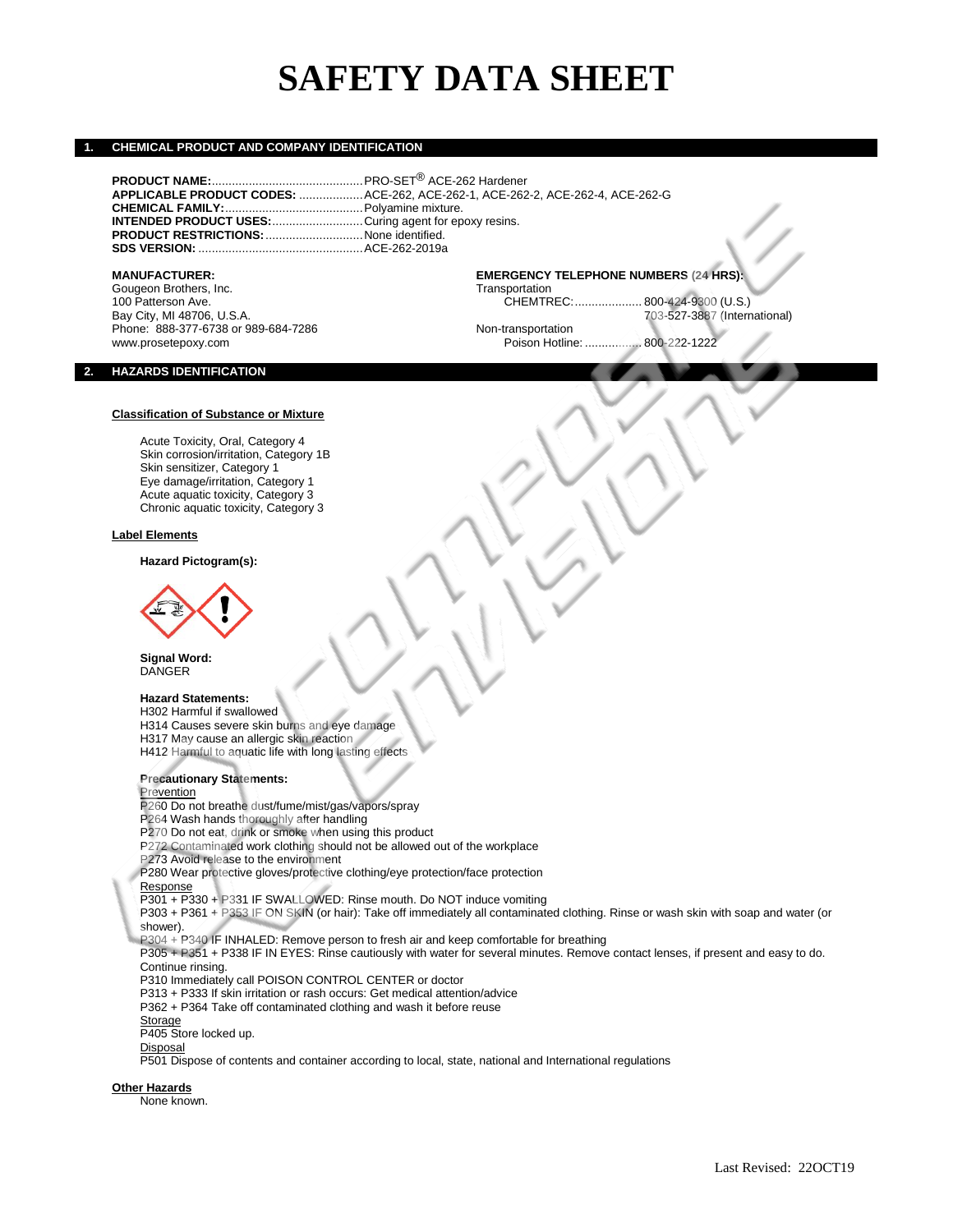## **3. COMPOSITION/INFORMATION ON HAZARDOUS INGREDIENTS**

| <b>INGREDIENT NAME</b>                                                                                          | CAS#           | <b>CONCENTRATION (%)</b> |
|-----------------------------------------------------------------------------------------------------------------|----------------|--------------------------|
| Trimethylhexane-1,6-diamine                                                                                     | 25620-58-0     | $10 - 30$                |
| Benzyl alcohol                                                                                                  | $100 - 51 - 6$ | $10 - 30$                |
| 1,3-cyclohexanedimethanamine                                                                                    | 2579-20-6      | $10 - 30$                |
| Phenol, 4,4'-(1-methylethylidene) bis-, polymer with 2-(chromethyl) oxirane and<br>1,3-cyclohexanedimethanamine | 60112-98-3     | $10 - 30$                |
| Polymer of epichlorohydrin, bisphenol A, and trimethylhexane-1,6-diamine                                        | 111850-23-8    | $3 - 7$                  |
| 3,3'-(Oxybis(2,1-ethane-diyloxy))bis-1-propanamine                                                              | 4246-51-9      | $1 - 5$                  |
| Decanedioic acid, 1, 10-bis(1,2,2,6,6-pentamethyl-4-piperidinyl) ester                                          | 41556-26-7     | $0.1 - 1.5$              |

The exact chemical identity and/or exact percentage (concentration) of each ingredient may be held as confidential business information (CBI). Any ingredient not disclosed in this section may have been determined not to be hazardous to health or the environment, or it may be present at a level below its disclosure threshold.

## **4. FIRST AID MEASURES**

**FIRST AID FOR EYES**........................................................................ SYMPTOMS: Causes eye burns and eye damage. RESPONSE: Flush immediately with water for at least 15 minutes. Remove contact lenses if present and easy to do. Immediately call a POISON CONTROL CENTER or doctor.

**FIRST AID FOR SKIN**......................................................................... SYMPTOMS: Causes skin burns, redness and irritation. May cause allergic skin reaction and sensitization. RESPONSE: Immediately wash skin with soap and water. Immediately call a POISON CONTROL CENTER or doctor.

**FIRST AID FOR INHALATION**............................................................ SYMPTOMS: Can cause respiratory irritation, shortness of breath or cough. RESPONSE: Remove to fresh air if effects occur and keep comfortable for breathing. Immediately call POISON CONTROL CENTER or doctor.

**FIRST AID FOR INGESTION**.............................................................. SYMPTOMS: May cause gastrointestinal irritation or ulceration. May cause burns of the mouth and throat. RESPONSE: Rinse mouth with water. DO NOT induce vomiting. If vomiting should occur, keep airway clear. Immediately call POISON CONTROL CENTER or doctor.

Notes to physician: Use of gastric lavage or emesis is contraindicated. Possible perforation of stomach or esophagus should be investigated. Do not give chemical antidotes. Asphyxia from glottal edema may occur. Marked decrease in blood pressure may occur with moist rales, frothy sputum, and high pulse pressure. Treat symptomatically.

## **5. FIRE FIGHTING MEASURES**

**EXTINGUISHING MEDIA:** .................................................................. SUITABLE: Foam, carbon dioxide (CO2), dry chemical. NON-SUITABLE: Direct water stream.

**FIRE AND EXPLOSION HAZARDS:** .................................................. During a fire, smoke may contain the original materials in addition to combustion products of varying composition which may be toxic and/or irritating. Combustion products may include, but are not limited to: oxides of nitrogen, carbon monoxide, carbon dioxide, volatile amines, ammonia, nitric acid, aldehydes, nitrosamines, phenolics. When mixed with sawdust, wood chips, or other cellulosic material, spontaneous combustion can occur under certain conditions. Heat is generated as the air oxidizes the amine. If the heat is not dissipated quickly enough, it can ignite the sawdust.

**SPECIAL FIRE FIGHTING PROCEDURES:** ....................................... Use full-body protective gear and a self-contained breathing apparatus. Use of water may generate toxic aqueous solutions. Do not allow water run-off from fighting fire to enter drains or other water courses.

## **6. ACCIDENTAL RELEASE MEASURES**

**EMERGENCY MEASURES:**............................................................... Keep unnecessary and unprotected personnel from entering area. Use appropriate safety and personal protective equipment as indicated in Section 8.

**MITIGATION AND CLEAN UP PROCEDURES:**................................. Stop leak without additional risk. Isolate area. Dike and absorb with inert material (*e.g.*, sand) and collect in a suitable, closed container. Do not use sawdust, wood chips or other cellulosic materials to absorb the spill, as the possibility for spontaneous combustion exists. Warm, soapy water may be used to clean residual.

**ENVIRONMENTAL PRECAUTIONS:**.................................................. Prevent from entering into soil, ditches, sewers, waterways and groundwater. See Section 12 for environmental impact information.

## **7. HANDLING AND STORAGE**

**STORAGE TEMPERATURE (min./max.):** .......................................... 40°F (4°C) / 90°F (32°C).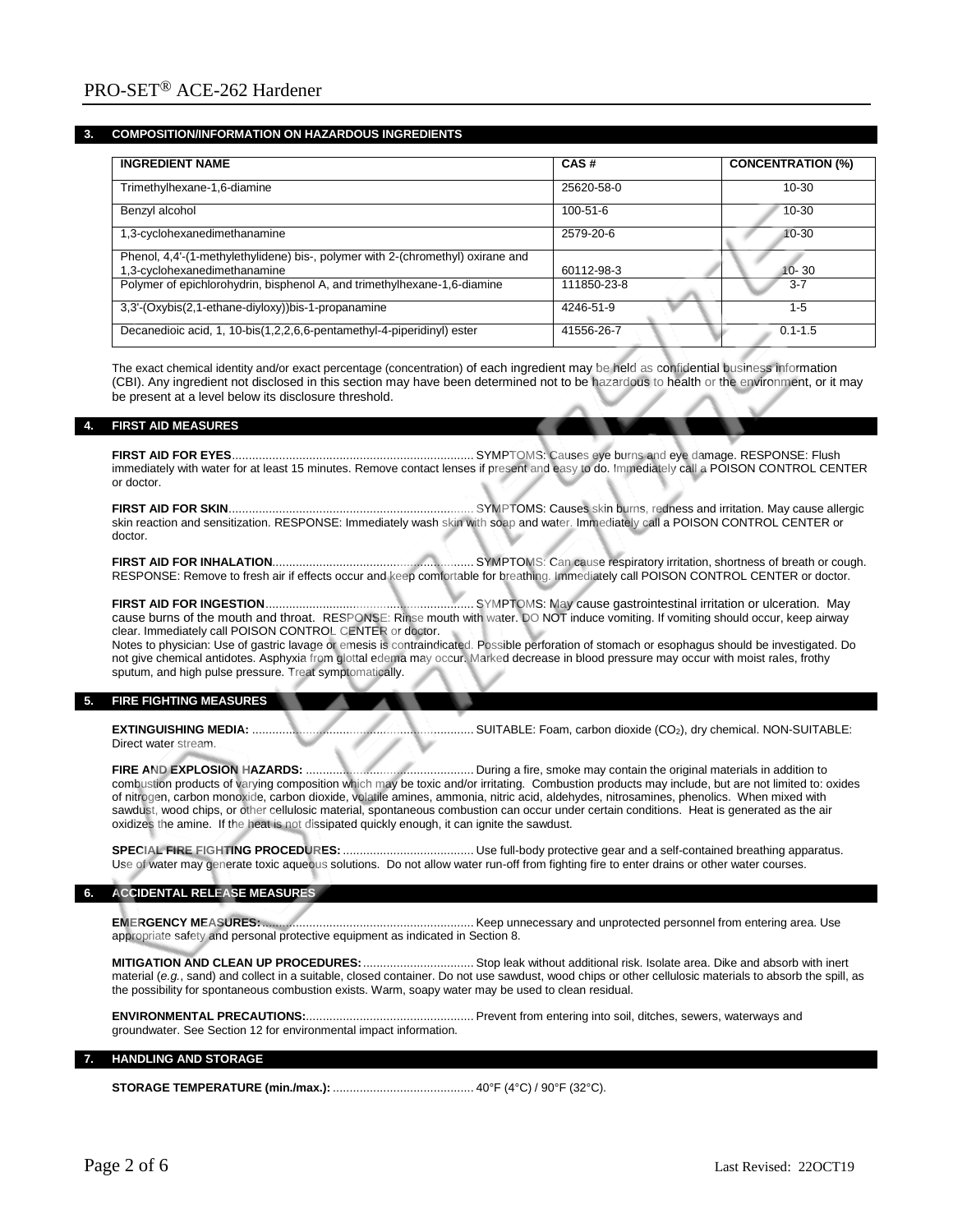**STORAGE:**......................................................................................... Store in cool, dry place away from high temperatures and moisture. Keep container tightly closed. Store in a secure location with restricted access or store locked up.

**HANDLING PRECAUTIONS:** ............................................................. Use with adequate ventilation. Do not breathe vapors or mists from heated material. Avoid exposure to concentrated vapors. Avoid skin contact and eye contact. Wash hands thoroughly after handling. When mixed with epoxy resin this product causes an exothermic reaction, which in large masses, can produce enough heat to damage or ignite surrounding materials and emit fumes and vapors that vary widely in composition and toxicity.

## **8. EXPOSURE CONTROLS/PERSONAL PROTECTION**

**ENGINEERING CONTROLS:**…………………………………………….. Use with adequate general ventilation and/or local ventilation to keep exposures below established limits.

**EYE PROTECTION GUIDELINES:** ..................................................... Chemical splash-proof goggles or face shield.

**SKIN PROTECTION GUIDELINES:**.................................................... Wear liquid-proof, chemical resistant gloves (nitrile-butyl rubber, neoprene, butyl rubber or natural rubber) and full body-covering clothing.

**RESPIRATORY PROTECTION GUIDELINES:**................................... When ventilation cannot be made adequate enough to keep exposures below established limits, use a NIOSH approved respirator with organic vapor, organic vapor + P100, or multi-contaminant cartridge, depending on specific workplace conditions. Consult with your respirator and cartridge supplier to ensure proper selection of respirator and cartridge based on ingredients listed in Section 3 and specific workplace conditions. Use and select a respirator according the guidelines established in OSHA 1910.134 or other applicable respiratory protection standard.

**ADDITIONAL PROTECTIVE MEASURES:**......................................... Use where there is immediate access to safety shower and emergency eye wash. Wash thoroughly after use. Contact lens should not be worn when working with this material. Generally speaking, working cleanly and following basic precautionary measures will greatly minimize the potential for harmful exposure to this product under normal use conditions.

**OCCUPATIONAL EXPOSURE LIMITS:** ............................................. Exposure limits may not be established for this product as a whole. For established exposure limits of specific ingredients in this product, or other available exposure limit information, refer to the table below.

| <b>Ingredient Name</b>                       | CAS#            | <b>Exposure Limit Information</b> |
|----------------------------------------------|-----------------|-----------------------------------|
| Trimethylhexane-1,6-diamine                  | 25620-58-0      | No data available                 |
| Benzyl alcohol                               | $100 - 51 - 6$  | 10 ppm (AIHA-WEEL                 |
| 1,3-cyclohexanedimethanamine                 | $2579 - 20 - 6$ | No data available                 |
| Phenol, 4,4'-(1-methylethylidene) bis-,      |                 |                                   |
| polymer with 2-(chromethyl) oxirane and 1,3- | 60112-98-3      |                                   |
| cyclohexanedimethanamine                     |                 | No data available                 |
| Polymer of epichlorohydrin, bisphenol A, and |                 |                                   |
| trimethylhexane-1,6-diamine                  | 111850-23-8     | No data available                 |
| Decanedioic acid, 1, 10-bis(1,2,2,6,6-       |                 |                                   |
| pentamethyl-4-piperidinyl) ester             | 41556-26-7      | $1$ mg/m $3$ CELING               |

## **9. PHYSICAL AND CHEMICAL PROPERTIES**

| COLOR: Color Clear                                                                                    |  |
|-------------------------------------------------------------------------------------------------------|--|
| ODOR: Ammonia-like                                                                                    |  |
|                                                                                                       |  |
|                                                                                                       |  |
|                                                                                                       |  |
|                                                                                                       |  |
|                                                                                                       |  |
|                                                                                                       |  |
|                                                                                                       |  |
|                                                                                                       |  |
|                                                                                                       |  |
|                                                                                                       |  |
|                                                                                                       |  |
|                                                                                                       |  |
|                                                                                                       |  |
|                                                                                                       |  |
| PARTITION COEFFICIENT, n-OCTANOL/WATER (log Pow) No data.                                             |  |
|                                                                                                       |  |
|                                                                                                       |  |
|                                                                                                       |  |
| epoxy resin and hardener. The combined VOC content for the resin and hardener system is listed below. |  |
|                                                                                                       |  |

|                       | <b>VOC Content</b> |           |
|-----------------------|--------------------|-----------|
| <b>Resin/Hardener</b> | (a/L)              | (Ibs/gal) |
| ACE-166 / ACE-262     |                    | 0.09      |

## **10. STABILITY AND REACTIVITY**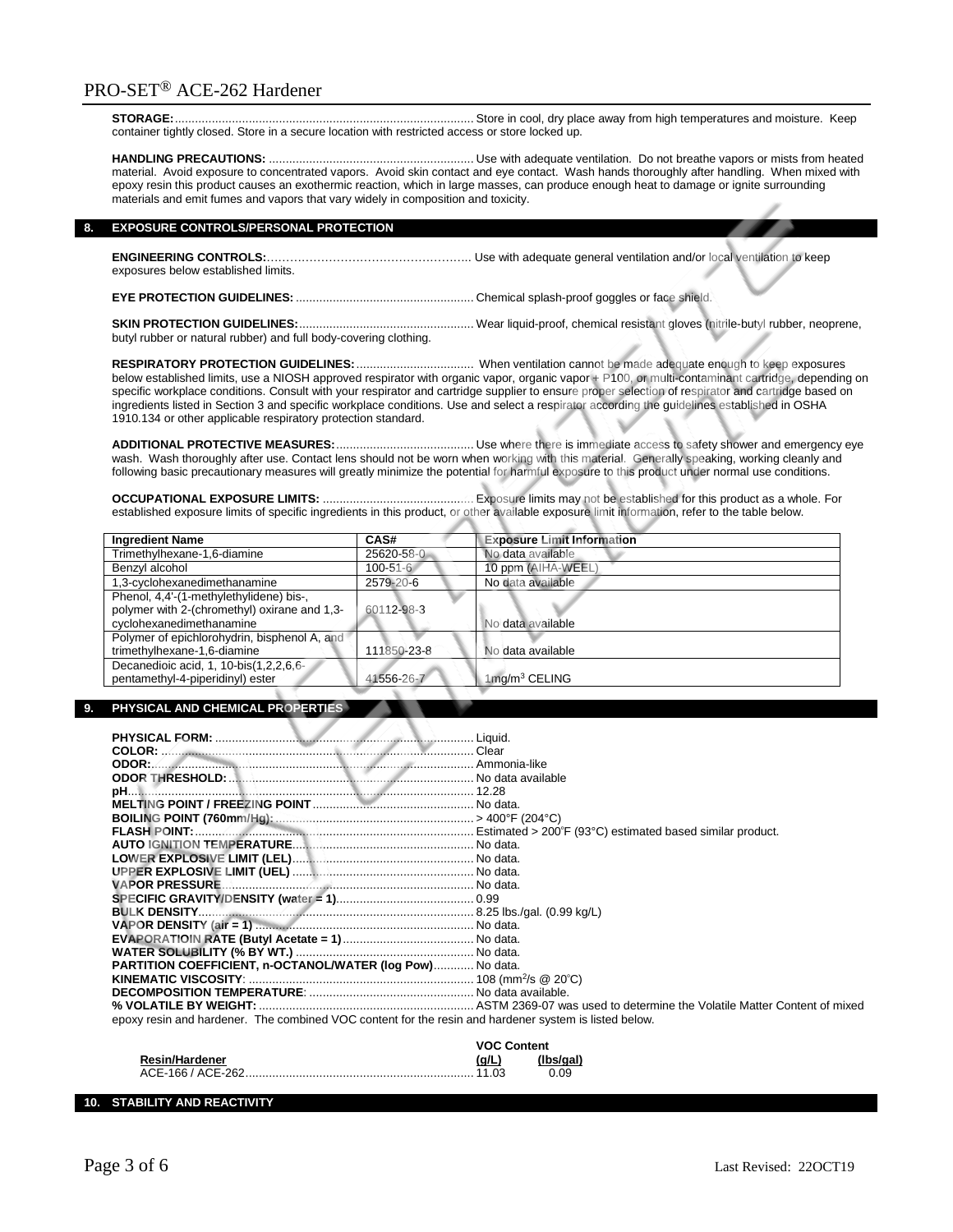## PRO-SET® ACE-262 Hardener

## **STABILITY:**........................................................................................ Product is stable at normal temperatures and pressures.

**REACTIVITY/HAZARDOUS REACTIONS:**......................................... Product will not react by itself. A mass of more than one pound of product mixed with an epoxy resin will cause irreversible polymerization with significant heat buildup. Strong acids, bases, amines and mercaptans can cause polymerization.

## **INCOMPATIBILITIES:** ........................................................................ Avoid acids, oxidizing materials, halogenated organic compounds (*e.g.*, methylene chloride). External heating or self-heating could result in rapid temperature increase and pressure build up. If such a condition were to occur in a drum, the drum could expand and rupture violently.

**CONDITIONS TO AVOID:** .................................................................. Avoid excessive heat.

**DECOMPOSITION PRODUCTS:**........................................................ Very toxic fumes and gases when burned or otherwise heated to decomposition. Decomposition products may include, but not limited to: oxides of nitrogen, volatile amines, ammonia, nitric acid, nitrosamines, phenolics.

## **11. TOXICOLOGICAL INFORMATION**

| <b>Ingredient Name</b>                                                                                                                                                                                                                                         | CAS#           | $LD50$ Oral                                                                                                                                                                            | $LD_{50}$ Dermal                                     | $LC_{50}$ Inhalation |
|----------------------------------------------------------------------------------------------------------------------------------------------------------------------------------------------------------------------------------------------------------------|----------------|----------------------------------------------------------------------------------------------------------------------------------------------------------------------------------------|------------------------------------------------------|----------------------|
| Trimethylhexane-1,6-diamine                                                                                                                                                                                                                                    | 25620-58-0     | 910 $mg/kg$                                                                                                                                                                            | No data                                              | No data              |
| Benzvl alcohol                                                                                                                                                                                                                                                 | $100 - 51 - 6$ | 1620 mg/kg                                                                                                                                                                             | No data                                              | $>4.18$ mg/l         |
|                                                                                                                                                                                                                                                                |                |                                                                                                                                                                                        |                                                      | 4 h aerosol          |
| 1,3-cyclohexanedimethanamine                                                                                                                                                                                                                                   | 2579-20-6      | 700-780 mg/kg                                                                                                                                                                          | 1700 mg/kg                                           | No data              |
| Phenol, 4,4'-(1-methylethylidene) bis-,                                                                                                                                                                                                                        |                |                                                                                                                                                                                        |                                                      |                      |
| polymer with 2-(chromethyl) oxirane and                                                                                                                                                                                                                        |                |                                                                                                                                                                                        |                                                      |                      |
| 1,3-cyclohexanedimethanamine                                                                                                                                                                                                                                   | 60112-98-3     |                                                                                                                                                                                        | Refer to 1,3-cyclohexanedimethanamine for this data. |                      |
| Polymer of epichlorohydrin, bisphenol A,                                                                                                                                                                                                                       |                |                                                                                                                                                                                        |                                                      |                      |
| and trimethylhexane-1,6-diamine                                                                                                                                                                                                                                | 111850-23-8    | No data                                                                                                                                                                                | No data                                              | No data              |
| Decanedioic acid, 1, 10-bis(1,2,2,6,6-                                                                                                                                                                                                                         |                |                                                                                                                                                                                        |                                                      |                      |
| pentamethyl-4-piperidinyl) ester                                                                                                                                                                                                                               | 41556-26-7     | No data                                                                                                                                                                                | No data                                              | No data              |
| based on acute toxicity estimation methods using ingredient data.<br>tract irritation, pain and possible burns.<br>classification criteria.<br>classification criteria.                                                                                        |                | No specific toxicity data exists for this mixture. Classification is<br>Not classified. Based on available data does not meet<br>Not classified. Based on available data does not meet |                                                      |                      |
| <b>SKIN CORROSION / IRRITATION:</b><br>Category 1A - Causes severe skin burns. Effects may be<br>immediate.<br>SERIOUS EYE DAMAGE / IRRITATION:<br>Category 1 - Causes serious eye damage.                                                                     |                |                                                                                                                                                                                        |                                                      |                      |
| <b>RESPIRATORY SENSITIZATION: </b><br>Not classified. Based on available data does not meet<br>classification criteria.                                                                                                                                        |                |                                                                                                                                                                                        |                                                      |                      |
|                                                                                                                                                                                                                                                                |                |                                                                                                                                                                                        |                                                      |                      |
|                                                                                                                                                                                                                                                                |                |                                                                                                                                                                                        |                                                      |                      |
|                                                                                                                                                                                                                                                                |                |                                                                                                                                                                                        |                                                      |                      |
|                                                                                                                                                                                                                                                                |                |                                                                                                                                                                                        |                                                      |                      |
| SPECIFIC TARGET ORGAN TOXICITY (Single Exposure):  Not classified. Based on available data does not meet classification criteria.                                                                                                                              |                |                                                                                                                                                                                        |                                                      |                      |
| SPECIFIC TARGET ORGAN TOXICITY (Repeated Exposure): Not classified. Based on available data does not meet classification criteria.                                                                                                                             |                |                                                                                                                                                                                        |                                                      |                      |
|                                                                                                                                                                                                                                                                |                |                                                                                                                                                                                        |                                                      |                      |
| OTHER HEALTH HAZARD INFORMATION:  This product is corrosive to skin and mucous membrane tissues. As a result<br>of this identified hazard, it is anticipated that excessive inhalation of vapors/aerosol/mist may also be corrosive to the respiratory system. |                |                                                                                                                                                                                        |                                                      |                      |

## **12. ECOLOGICAL INFORMATION**

**ACUTE AQUATIC TOXICITY**: .................................................... No specific test data available for the mixture. Calculated Estimate: Aquatic Acute Category 3. Harmful to aquatic life. Avoid release to the environment.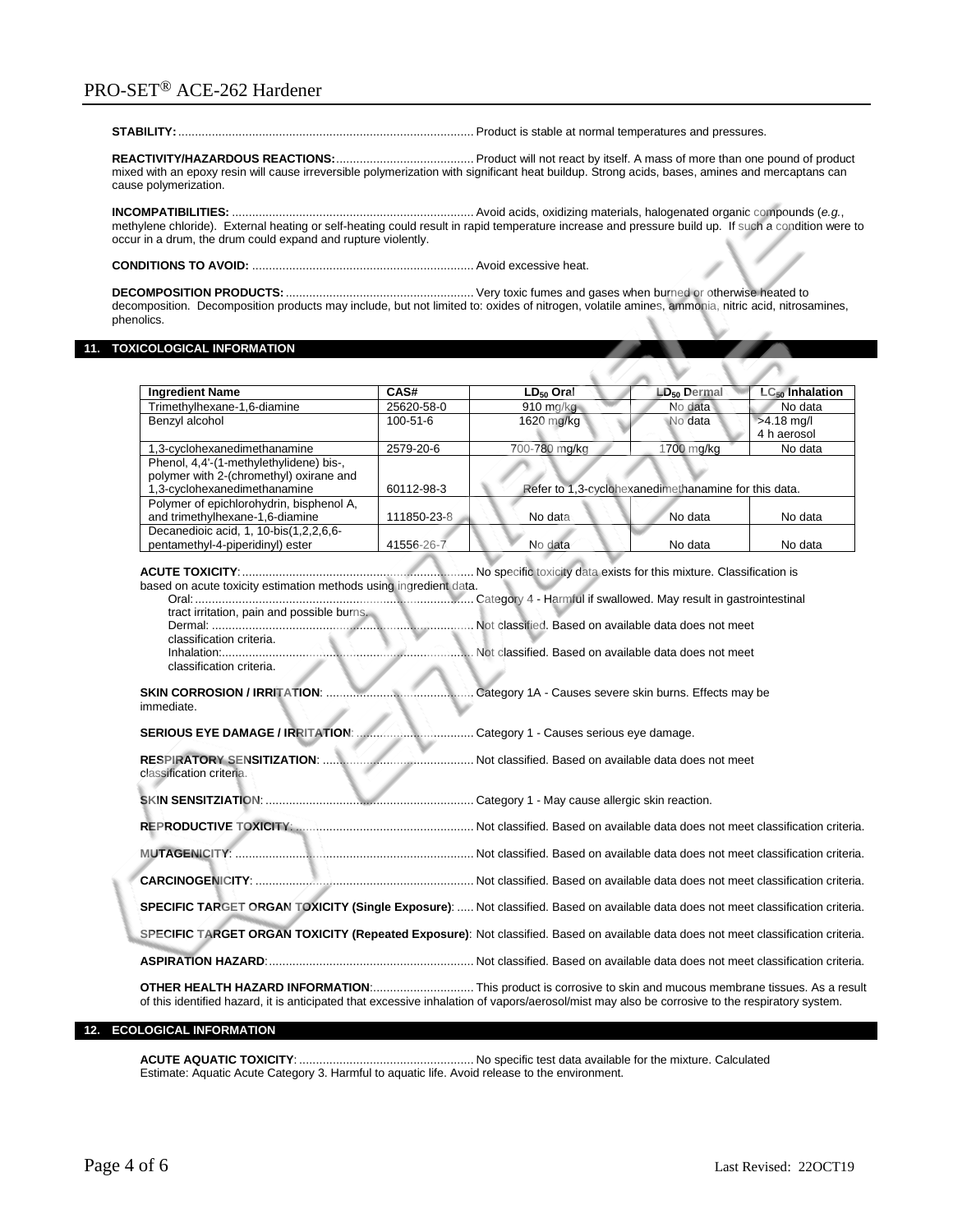**CHRONIC AQUATIC TOXICITY**:................................................ No specific test data available for the mixture. Calculated Estimate: Aquatic Chronic Category 3. Harmful to aquatic life with long lasting effects. Avoid release to the environment.

**PERSISTANCE AND BIODEGRADABILITY**:............................. No specific test data available for the mixture.

**MOBILITY IN SOIL**:.................................................................... No specific test data available for the mixture.

**ADDITIONAL ECOTOXICITY INFORMATION**:........................... In the liquid, uncured state, this product may be harmful to aquatic life with long lasting effects. Prevent release to the environment, sewers and natural waters.

| Ingredient                                   | CAS#           | <b>Ecotoxicity Classification Information</b>        |
|----------------------------------------------|----------------|------------------------------------------------------|
| Trimethylhexane-1,6-diamine                  | 25620-58-0     | Acute Aquatic Cat. 3; Chronic Aquatic Cat. 3         |
| Benzyl alcohol                               | $100 - 51 - 6$ | Not classified                                       |
| 1,3-cyclohexanedimethanamine                 | 2579-20-6      | Acute Aquatic Cat. 3; Chronic Aquatic Cat. 3         |
| Phenol, 4,4'-(1-methylethylidene) bis-,      |                |                                                      |
| polymer with 2-(chromethyl) oxirane and 1,3- |                |                                                      |
| cyclohexanedimethanamine                     | 60112-98-3     | Refer to 1,3-cyclohexanedimethanamine for this data. |
| Polymer of epichlorohydrin, bisphenol A, and |                |                                                      |
| trimethylhexane-1,6-diamine                  | 111850-23-8    | Acute Aquatic Cat. 3; Chronic Aquatic Cat. 3         |
| Decanedioic acid, 1, 10-bis(1,2,2,6,6-       |                |                                                      |
| pentamethyl-4-piperidinyl) ester             | 41556-26-7     | Acute Aquatic Cat. 1; Chronic Aquatic Cat. 1         |

## **13. DISPOSAL CONSIDERATIONS**

**WASTE DISPOSAL METHOD:**........................................................... Evaluation of this product using RCRA criteria shows that it is not a hazardous waste, either by listing or characteristics, in its purchased form. It is the responsibility of the user to determine proper disposal methods.

Incinerate, recycle (fuel blending) or reclaim may be preferred methods when conducted in accordance with federal, state and local regulations.

## **14. TRANSPORTATION INFORMATION**

| <b>US DOT</b>                                                                            |                |
|------------------------------------------------------------------------------------------|----------------|
|                                                                                          |                |
|                                                                                          |                |
| <b>CANADA TDG</b><br>HAZARD CLASS: CONSTRUCTION CLASS &                                  | <b>UN 2735</b> |
|                                                                                          |                |
| <b>IMDG</b><br><b>ICAO/IATA</b>                                                          |                |
| SHIPPING NAME: Matthews Matthews Matthews Matthews Polyamines, liquid, corrosive, n.o.s. |                |
|                                                                                          |                |
|                                                                                          |                |
|                                                                                          |                |
|                                                                                          |                |

## **15. REGULATORY INFORMATION**

| <b>COUNTRY</b>       | <b>INVENTORY LIST</b> | <b>STATUS</b>                                      |
|----------------------|-----------------------|----------------------------------------------------|
| <b>United States</b> | <b>TSCA</b>           | All ingredients are listed or otherwise compliant. |
| Europe               | EINECS (or REACH)     | No data available on CAS# 60112-98-3               |
| Canada               | CEPA (DSL/NDSL)       | CAS# 60112-98-3 listed on NDSL only.               |
| Australia            | <b>AICS</b>           | No data available on CAS# 60112-98-3               |
| Japan                | <b>ENCS</b>           | No data available on CAS# 60112-98-3               |